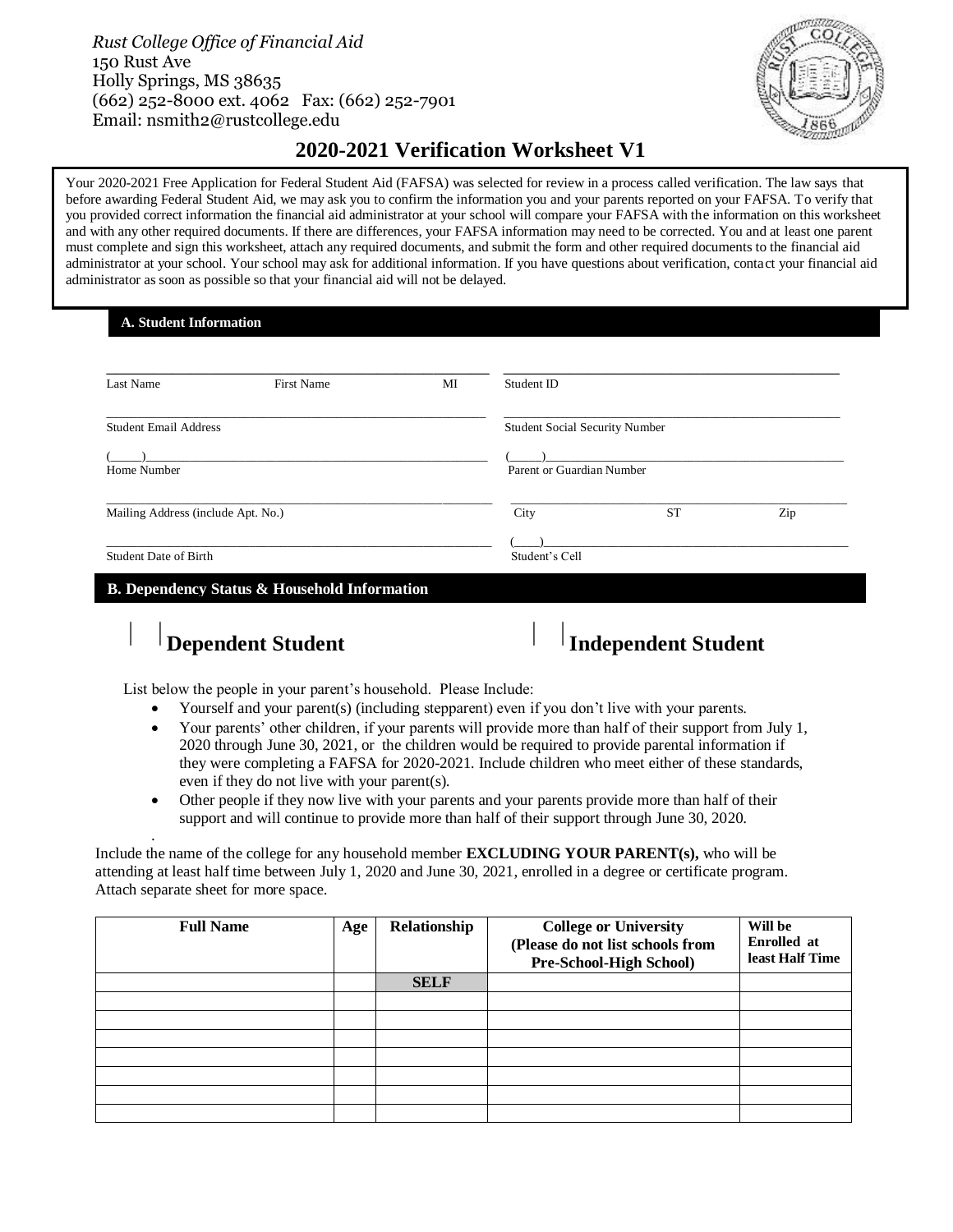#### *IMPORTANT CHANGES IN VERIFICATION*

The next section contains income information for students and Parents. **A copy of tax filers 2018 IRS Tax Return and W-2 Form must be attached to this document.** 

Student Name: <u>SSN:</u>

PLEASE PRINT

**C. Student Income Information**

**Tax Filing Students**

\_\_\_\_\_\_Yes, I have used the IRS Data Retrieval tool to retrieve and transfer my 2018 IRS income information on the FAFSA.

I, have not used the IRS Data Retrieval Tool, but will use the tool to transfer my 2018 IRS income information to the FAFSA once I have filed.

\_\_\_\_\_\_\_I, am unable or choose not to use the IRS Retrieval tool on the FAFSA. I will submit my **2018 IRS tax return transcript.**

## **NON TAX FILING STUDENTS with LOW or NO Income (COMPLETE THIS SECTION IF YOU DID NOT FILE TAXES IN 2018).**

\_\_\_\_\_\_\_\_ **No…**I, the student, did not work and are not required to file a tax return for 2018.

No...I, the student, did not work but had supporting income {**Please complete Table A**}

| Table A {Please Include a Copy of Supporting Documents}                                                                             |                     |  |
|-------------------------------------------------------------------------------------------------------------------------------------|---------------------|--|
| <b>2018 Source of Income</b>                                                                                                        | <b>Total Amount</b> |  |
| <b>Child Support Received</b>                                                                                                       |                     |  |
| Social Security or Disability Benefits                                                                                              |                     |  |
| Welfare benefits (TANF)                                                                                                             |                     |  |
| <b>Untaxed Pensions</b>                                                                                                             | J                   |  |
| Workers' Compensation                                                                                                               | \$                  |  |
| Monetary support (Money received or paid on your behalf for necessities<br>such as food, bills, housing and living allowance, etc.) |                     |  |

Total \$

\_\_\_\_\_\_\_\_**Yes…**I, or my spouse (if married) were employed but did NOT file. **MUST attach a copy of your W-2 Form(s). {Complete Table B}**

#### **Table B**

| <b>Employer's Name</b> | <b>2018 Amount Earned</b> | W-2 Attached? |
|------------------------|---------------------------|---------------|
|                        |                           |               |
|                        |                           |               |
|                        |                           |               |

## **(INDEPENDENT STUDENTS ONLY….STOP HERE!!!!!!!!!)**

I/we certify that all information reported is complete and correct. I/we understand that no federal aid can be awarded or disbursed until the verification process is complete.

Student's Signature Later and the set of the set of the set of the set of the set of the set of the set of the set of the set of the set of the set of the set of the set of the set of the set of the set of the set of the s